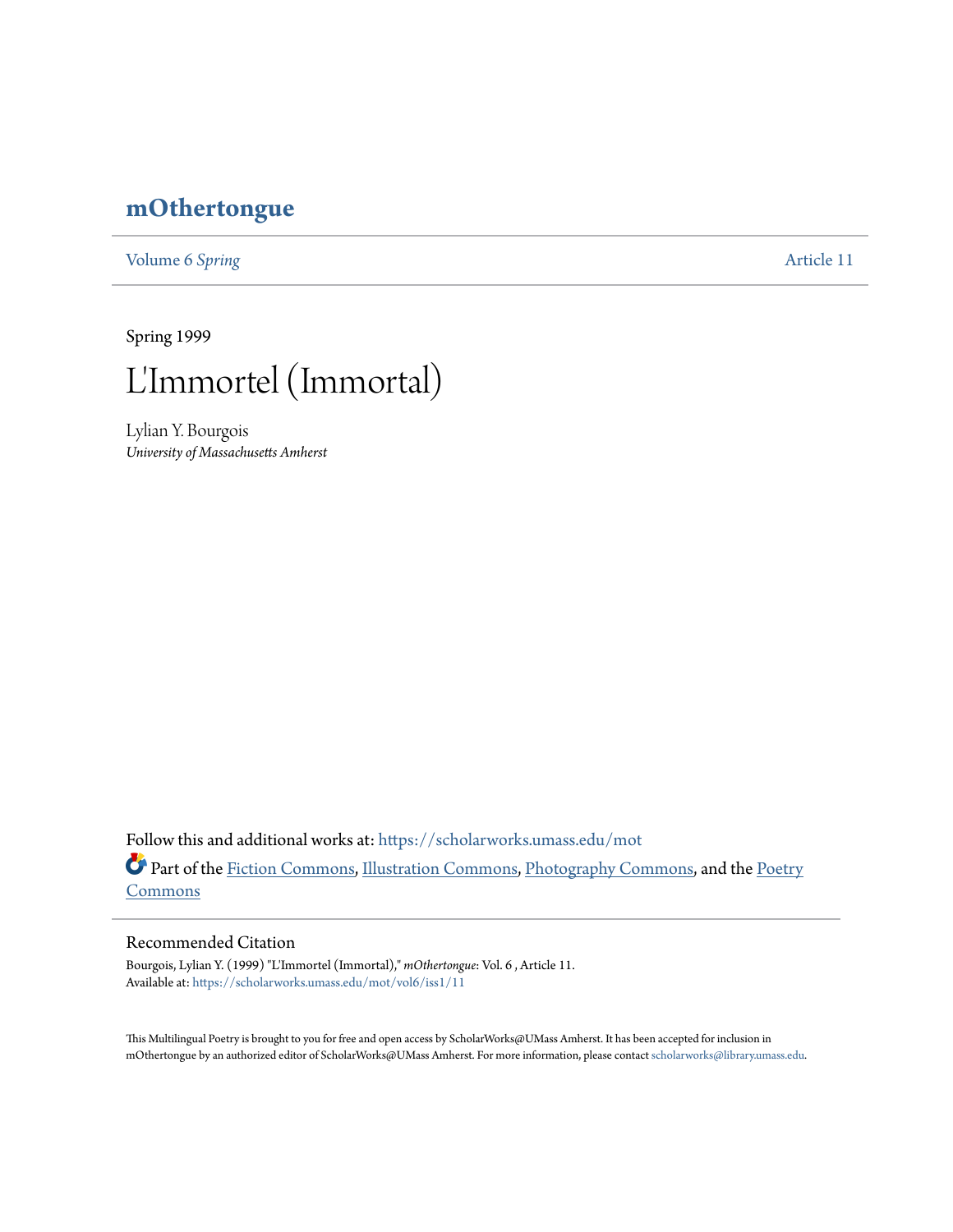## L'Immortelle Lylian Y. Bourgois

J'ai suivi tous vos pas et h'ai lu tous vos livres, Senti toutes les fleurs que vous aviez plantées, Visite les endroits don't vous aviez parle, Et encore une fois, j'ai relu tous vos livres.

Vos etres de papier, de sang et de sueur, Plus vrais que nature, plus aimants, plus sincères, Que des êtres vivants que nous appelons "frères", M'ont conduit, m'ont guide vers de magnifiques lueurs.

La vérité n'est pas là. Elle n'y tient pas toute Entière. Les livres sont mots (à la limite Des prières), mais ils m'ont montré assez vite La voie dans une vie, un peu triste et amère.

J'ai revu tous vos pas et relu tous vos livres, Planté toutes les fleurs que vous aviez plantées, Ecrit aussi, parfois, de grands texts insensés, Mais j'ai rencontré une êtres don't je suis ivre.

Le temps a passé, mais aussi cette folie, II ne me reste plus de vous qu'un ou deux livres A lire, et la grande joie que vous pourrez suivre Sur mes lèvres, sur mon chemin et dans ma vie.